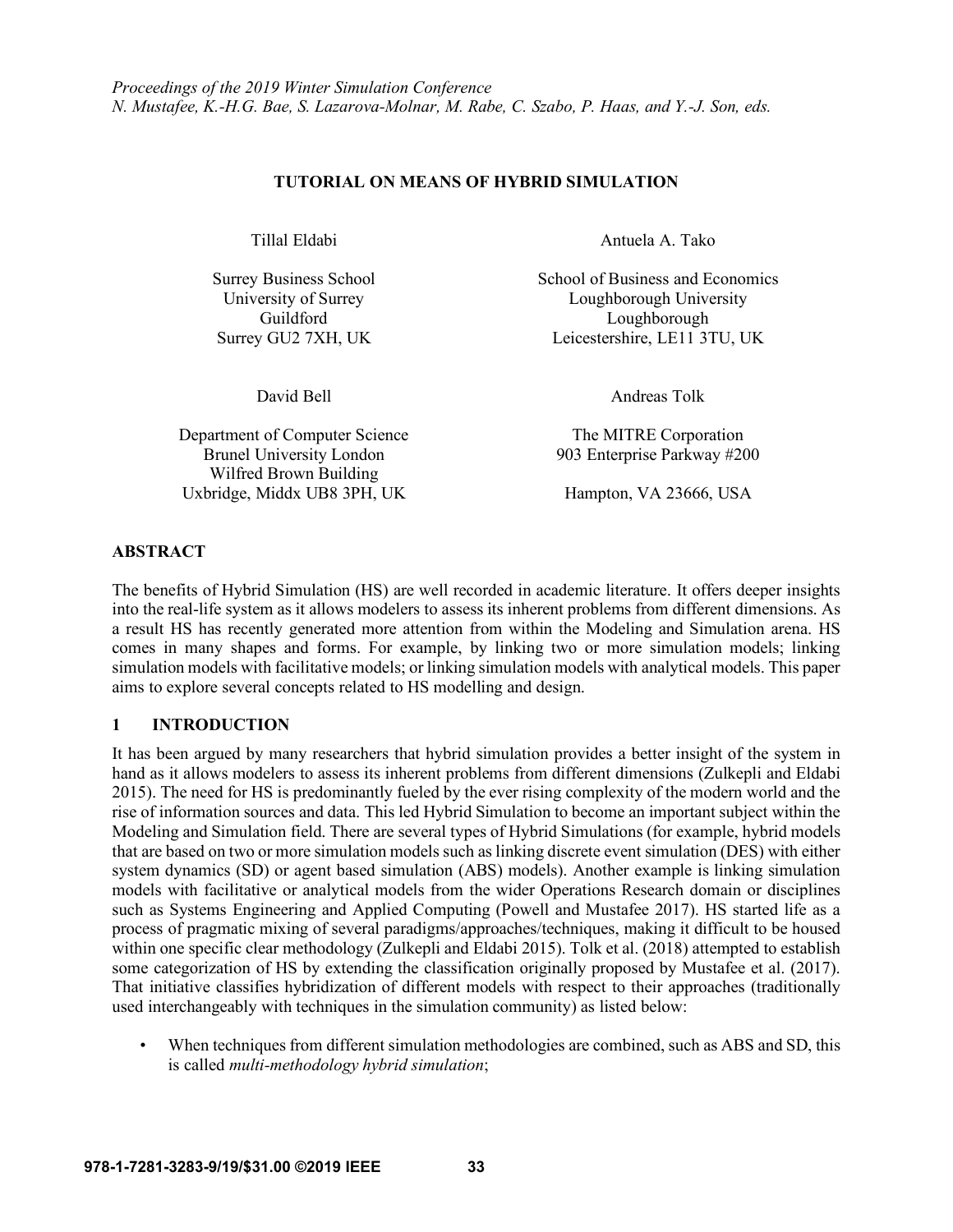- When techniques from the same simulation methodologies are combined, such as SD and (continuous) computational fluid dynamics CFD models, this is called *multi-technique hybrid simulation*;
- When different techniques from the same methodology and different simulation methodologies are combined, the result is a multi-methodology- multi-technique hybrid simulation;
- Combining simulation methods with non-simulation methods, as originally proposed in (Shanthikumar and Sargent 1983), is called a multi-methodology hybrid model;
- Combing methods from different paradigms is called a multi-paradigm hybrid model.

The above classification is too complex for the purpose of this paper. To simplify things we divide the HS approaches into two categories: Hybrid Simulation i.e. mixing/linking one simulation model (ABS, DES, or SD) with one or more other simulation model(s). The second category is Hybrid Modelling: which is mixing between one or more simulation model(s) (ABS, DES, or SD) and other modelling approach(es). This is stemmed from the fact that when discussing HS, we are mainly focusing on the process of simulation and the approaches followed to design develop and utilize a simulation model. In this paper we will explore some issues related to designing and developing HS starting by a proposed framework for hybrid model development, followed by facilitative approaches to HS, the use of HS to resolve complex issues, concluding by defining some theories for linking disparate paradigms with particular emphasis on linking the physical and simulation paradigms.

# **2 A PROPOSED HS FRAMEWORK**

This framework is based on three sequential phases: the *conceptual phase*; the *modeling phase*; and the *model communication phase*. The following sections provide detailed description of the three stages.

## **2.1 Phase 1: Conceptual Phase**

Step One: *Problem Source Definition and Objective(s) Identification*. This is a typical step that is vital and performed for simulation models to define the problem and the need for hybridization.

Step Two: 'C*onceptual Model and Modularization Process*'. This step aims to subdivide the conceptual model into several modules, each of the modules contains a standalone process. Taking a healthcare example each of the modules could be a model of a hospital clinic, social care, A&E, surgery, etc.). It may also subdivide the same model into further dimensions for example a patient model and a doctor model. The main purpose of modularization is to simplify complex structures and drawing the boundaries for the various hybridized models at the conceptual phase.

Step Three: *Identification of the Characteristics of each Module*. The purpose of this step is to identify the characteristics of each module to decide which technique is suitable for modeling the respective module. Such characteristics are: short- (or long) term effect; type of analysis (individual or aggregate), feedback requirement etc. Modelers could resort to well-established characteristics used to define the three main simulation approaches i.e. DES, SD, or ABS. The identification of the characteristics and requirements for each module will lead to deciding which approach to follow.

## **2.2 Phase 2: Modeling Phase**

The second phase in the framework is the modeling phase. Each of the models (i.e. DES, SD, ABS) can be developed separately and simultaneously if expertise is available. The development of each of the models should be based on the previous phase. These models can be developed using normal commercial and freely available packages. The most important aspect in this phase that is different from a typical simulation development phase is the facilitation of the linking between the models.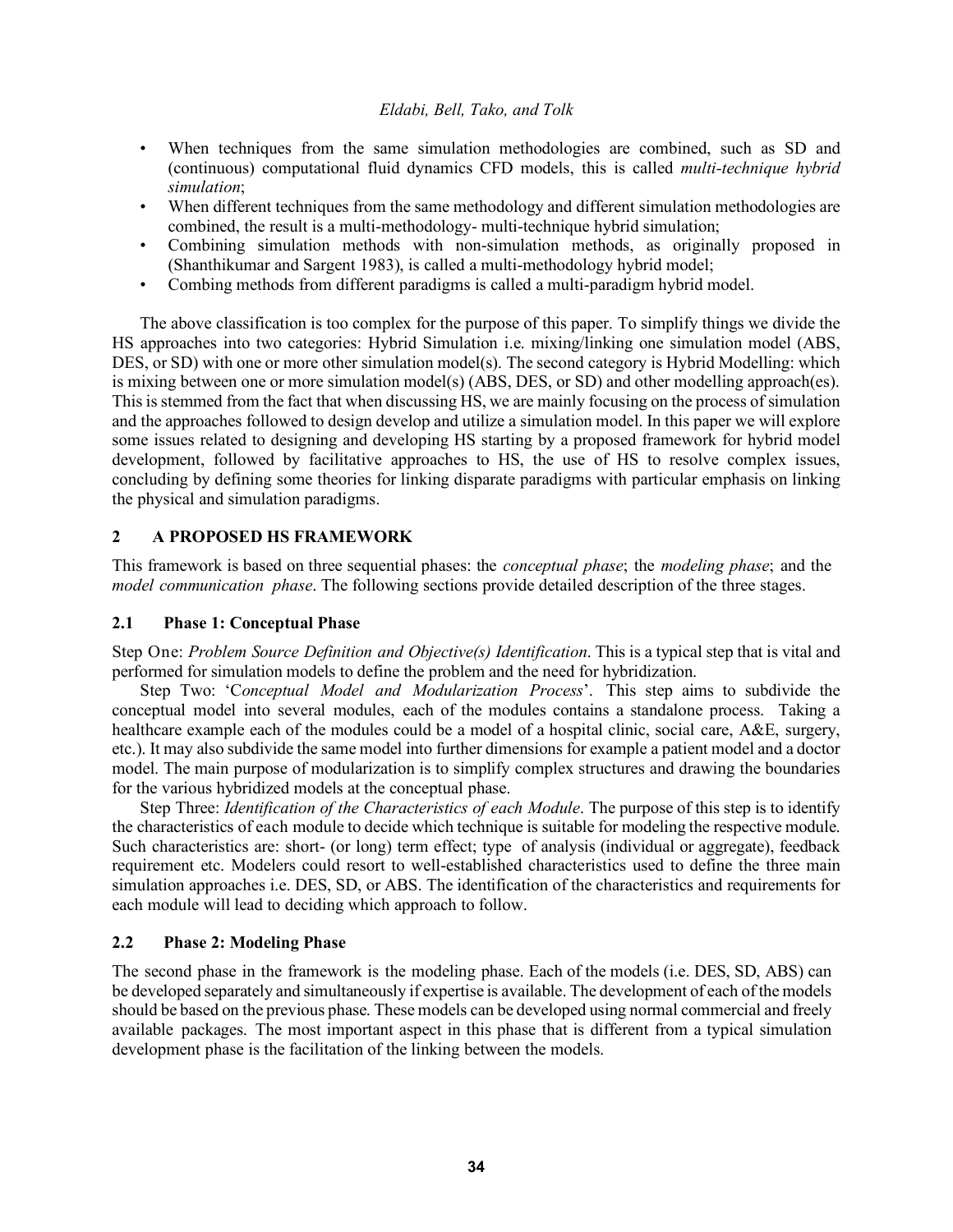## **2.3 Phase 3: Models Communication Phase**

Phase 3 of the framework is about defining the linking and development of a communication plan between the different models. The purpose of this phase is about identifying how variables from some models communicate and change their impact on other variablesin other model. The 'communication' process also includes how each of the models are changing accordingly. The linkage between models is decided by identifying the '*influencing'* and the '*influenced'* variables that make these models communicate with each other. The following discussion provides the explanation of the six steps involved in this phase.

Step One: *Identifying the Linking Variables*. The identification of such variables is done by detecting all the variables that 'influence' or 'are influenced' in both models. Expert opinion can be sought to validate which variables can be considered as 'influence' variables and which are 'influenced' variables. It is worth noting that the techniques used to model these variables may also depend on the modelers' expertise.

Step Two: *Identifying the Interactions Type*. Chahal and Eldabi (2008) introduced two types of interaction, or model communication, *cyclic* interaction and *parallel* interaction. Cyclic interaction is based on running one module to generate input and the next module. Parallel interaction is about contentiously and mutually transferring data between the models during the run.

Step Three: *Model Execution and Data Exchange*. The 'variables involved' are those identified in Step One as '*influence'* or '*influenced'* variables. As each model may have an initial influencing variable, we will use the 'source model' as the general term in this framework to define the model with the initial 'influencing' variable(s), whilst the 'destination model' contains the initial 'influenced' variable(s).

Step Four: *Evaluation of Outputs*. The final output can be from either the 'source' or the 'destination' model. That is the final output will be from the destination model unless that there are some variables in the source model which are influenced by the variables in the destination mode. In such case the final output will be traced from the destination model.

## **3 FACILITATIVE HYBRID SIMULATION**

From its definition hybrid simulation involves the modelling of complex systems, which are best represented using one or more simulation or non-simulation methods combined together. As a result, this creates the need for capturing different perspectives and sources of information to inform the different parts of the model or stages of the modelling lifecycle. This section considers the potential of adopting facilitated modelling in the lifecycle of hybrid simulation modelling.

The concept of facilitated modelling is not new, as it has been applied in a number of operational research techniques, where a subjective analysis of the problem (e.g. many views incorporated) is carried out and a model is built with the view to identifying desirable and feasible solutions (Franco and Montibeller, 2010). The process involves developing models jointly with a client group, face-to-face, with or without the assistance of computer support (Eden and Radford, 1990, Franco and Montibeller, 2010). It is particularly beneficial when modeling systems with complex behavior, involving many stakeholders with plurality of opinions and objectives.

Facilitated modeling has been applied separately in the three most popular methods combined in hybrid simulation, including: discrete-event simulation (Robinson et al. 2014, Tako and Kotiadis 2015, Proudlove et al. 2017, Kotiadis and Tako 2018), system dynamics (Andersen and Richardson, 1997, Rouwette et al., 2000, Vennix, 1999, Lane et al. 2019) and agent-based modelling (Chu et al. 2012). While their definitions and focus may differ, a common element is the aspect of developing models in a participatory approach, with the involvement of a client group at different stages of the simulation study. The extent and maturity of the facilitation practice also differs across the different methods. We next consider, "*How can the existing practice in facilitated simulation modelling help hybrid modelling*?"

By its nature hybrid modelling is particularly useful for modelling complex problems. Methods from different paradigms and approaches are combined to provide a representation of a system at different levels. Due to the complexity of the system and the different levels of abstraction required, facilitated modelling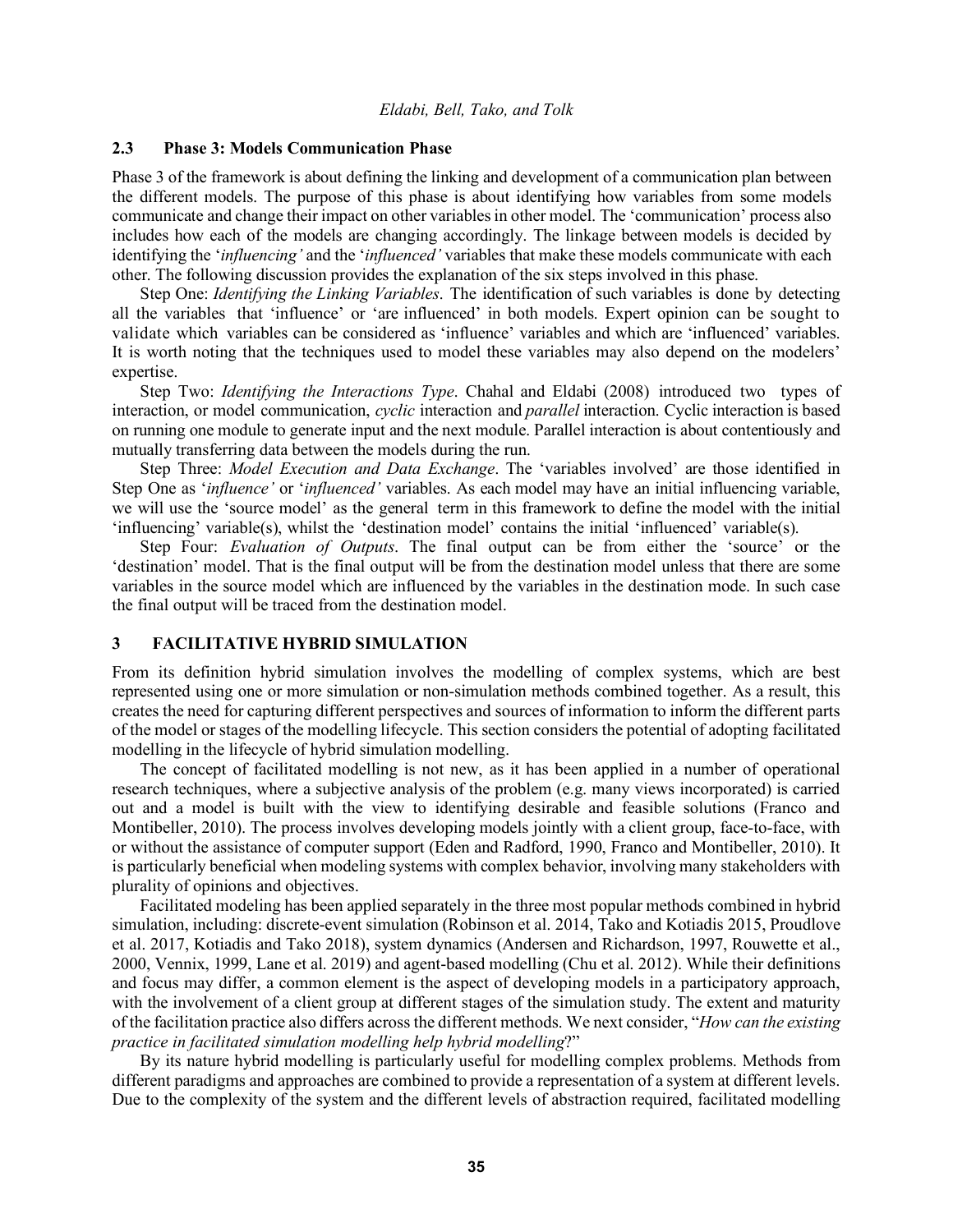can prove useful in achieving an agreement between the different stakeholder groups involved and to achieve common modelling objectives. The stakeholder groups involved include the following:

- The modelers. These could be researchers with the different modelling skills coming from different modelling paradigms and disciplines. Hybrid simulation is particularly useful for modelling complex problems that are better solved by involving expertise from various disciplines and communities (Mustafee et al. 2017).
- The client. Members from different parts of the organization or system, responsible to operate and represent different parts of the system modeled. They know the system well and understand how it operates, even though not necessarily as a whole.

Through facilitated modelling these two stakeholder groups can come together to develop commonly agreed models at the conceptual phase (phase 1), which are then used to evaluate different options and scenarios at the model communication phase (phase 3). The timely engagement of a group of stakeholders in the study provides the opportunity to mould the study to their collective requirements that can also instil a sense of ownership of the study and its outcomes.

Involving different stakeholder groups from multiple research fields and communities requires a process of elicitation of views that can be achieved through facilitated modelling. This requires a very welldesigned process consisting of group activities that allow for the participation and involvement of all stakeholders in sessions led by a facilitator. This process is particularly useful for reaching agreed problem definitions and conceptual models, based on which the combined models are developed. The facilitation process aims to support the extraction of information relevant to developing a representative CM and at the same time encouraging creativity through divergent and convergent thinking (Tako and Kotiadis 2012). Currently there is no specific conceptual modelling approach available to support hybrid simulation. There are however methods such as for example qualitative system dynamics (Powel and Mustafee 2017, Vennix 1996) and the PartiSim framework that can be adapted to support the knowledge elicitation process in the conceptual phases of the hybrid modelling lifecycle. Further work is however needed to design facilitated activities to involve a group of stakeholders in identifying appropriate links between the different submodels developed, which is particularly relevant to the current needs of hybrid simulation.

During the model coding stage, facilitated sessions involving the client are not recommended. This is also the case in single-method facilitated simulation, where the models are built in the back office (Robinson et al. 2014). Particularly for hybrid simulation this stage is not compatible to the client group participation due to the technical complexity involved. Facilitation could however be useful in the case when multiple modelers are involved. Facilitated sessions with the modelers can prove helpful in understanding the links between their models, especially in cases where modelers from multi or inter-disciplinary communities are involved (Mustafee et al. 2017).

After the model is developed, facilitated workshops can reconvene in the models communication phase, where the two stakeholder groups engage in group activities that explore the solution space (equivalent to experimenting with the model). This is further narrowed down to feasible and desirable action to be taken by the client organization to identify an implementation plan. Kotiadis and Tako (2018) provide detailed activities and tools that can be used by the facilitator and the stakeholder group, which can be also adapted to hybrid simulation. On the other hand, Scriptapedia (Scriptapedia, 2012) is also available, which provides an online platform where modelers can share GMB scripts for use in facilitated system dynamics (Andersen and Richardson 1997; Hovmand et al. 2012). The main attribute of the facilitation process followed is that it provides a forum where model results are discussed between the modeler and stakeholder group and subsequent actions to be taken are co-produced (Kotiadis and Tako, 2018).

To conclude, facilitated simulation encourages plurality of opinions and the achievement of consensus among the stakeholders groups involved. The process enables the individual stakeholders to express their individual viewpoints and agendas freely at workshops, so that the group can reach commonly agreed models. It requires group processes, including open discussions, reflection points, voting if necessary, etc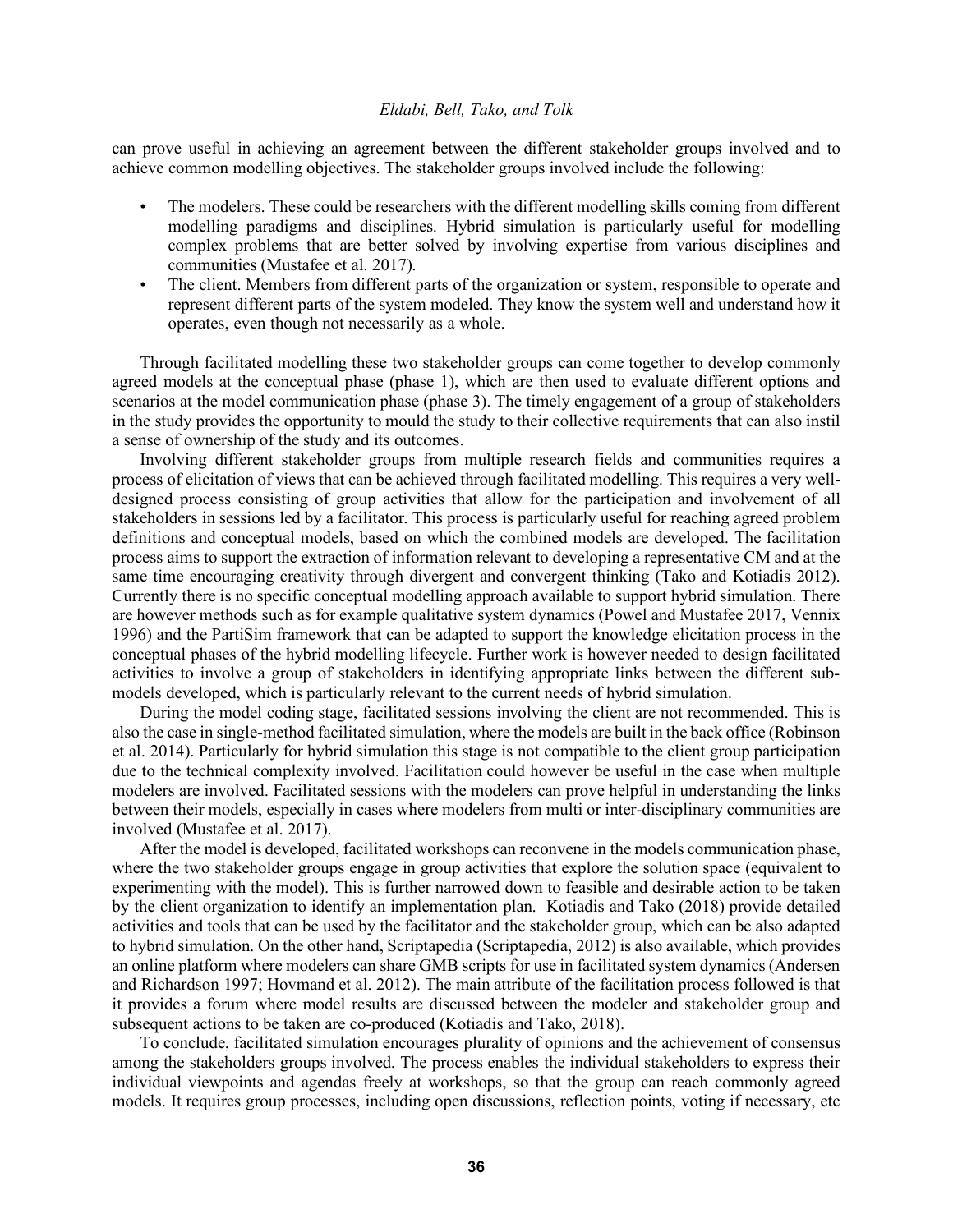that make it possible for a group of stakeholders to be involved. Therefore, any conflicting opinions arising can be resolved within the workshops. Both the process and the resulting outputs are transparent to the group of stakeholders involved.

# **4 ON DEVELOPING HS FOR A TYPICAL EXAMPLE OF COMPLEX SYSTEMS (DAVID BELL)**

## **4.1 Context**

Healthcare has been a popular home for hybrid simulation (Gao et al. 2014; Onggo 2014; Viana 2014; Fakhimi et al. 2015, Raghothama et al. 2017 ), often providing opportunities to explore wider system issues. Literature has typically focused on case studies, clearly demonstrating practical viability of the approaches. Fewer publications however have explored the modelling processes (including conceptual modelling), especially when designing across organizational boundaries in a data-driven manner. The project presented here was initiated in London to explore several strategic changes being made to the wider healthcare care system. A system dynamics model was first developed to simulate the impact of both the expected changes in baseline demand (demographics) as well as the identified strategic service changes on the performance of the system. This focused specifically on the demand for unplanned care. Applying the strategic service changes resulted in changes to the simulated level of demand for unplanned care. The variation in demand was simulated over time in the model outputs. This provided the basis for selecting alternative sets of input data to the operational model, based on: 1) Strategic service change that were in play or planned, 2) estimated impact and timing of each strategic service change and 3) time points at which the resulting demand was modelled.

## **4.2 Traditional DES Modelling**

SIMUL8 software was used to build a DES for the emergency care pathway. The simulation mapped patient activity for one year through urgent care services. It used transactional data from the Health and Social Care Information Centre (http://www.hscic.gov.uk/) to accurately build a baseline of flow through these different services. Data was segregated by patient age, arrival method and arrival time to build distributions of arrival, routing and length of stay for patients in different services, including (i) discharge by hour, (ii) length of stay by hour and (iii) paediatric arrival. Separate distributions and routing patterns were tested against baseline data to ensure accuracy. Once an accurate baseline was established pre-defined changes were tested in the software, these changes explored the impact of different patient numbers using alternative services. The fine-grained segmentation of data enabled testing of changes more precisely, especially when looking at specific demographic and strategic impacts from SD modelling.



Figure 1 SD strategic output directing a DES model (Bell et al. 2016).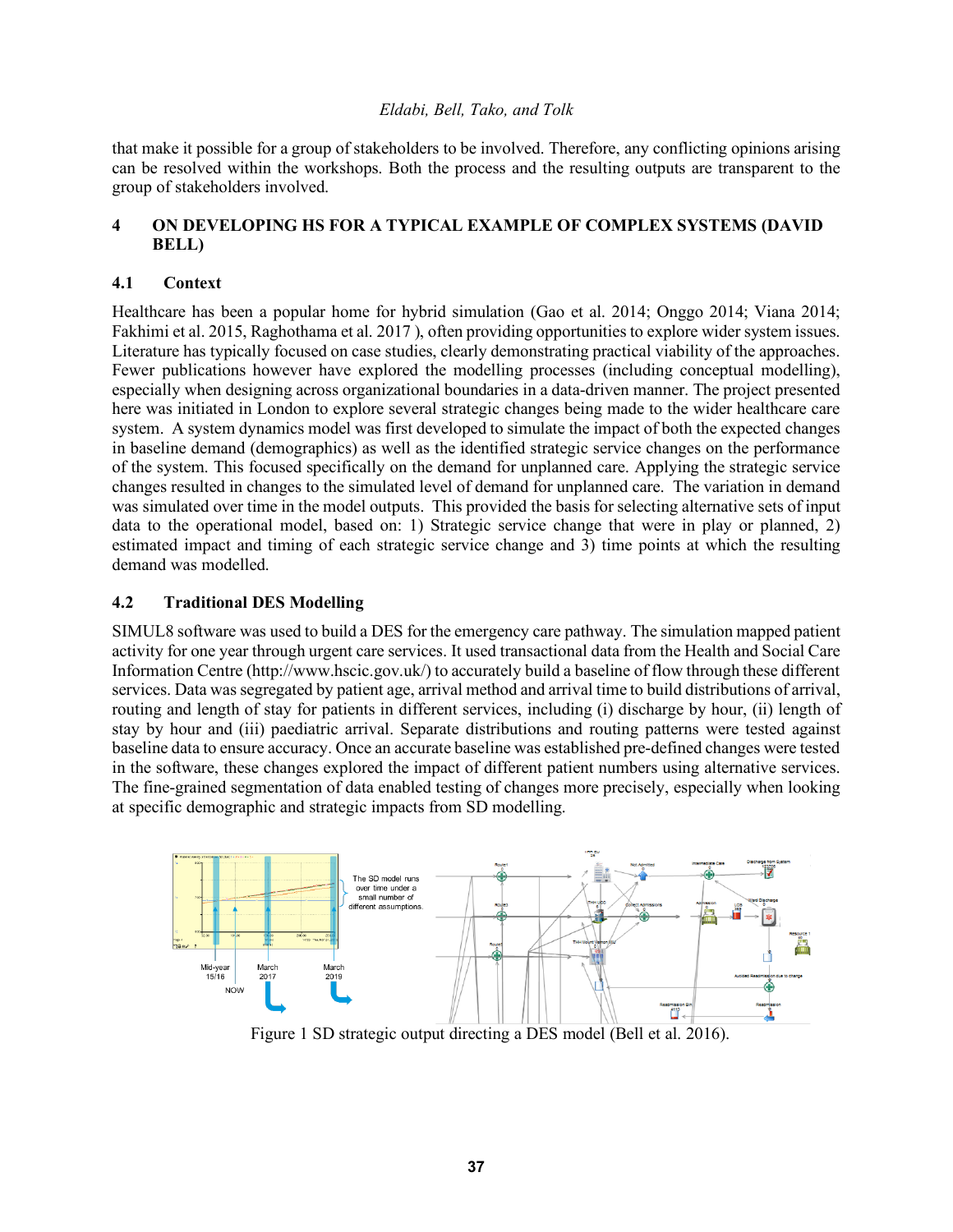Traditional approaches where used to build the two models in Figure 1. Stakeholder interviews with service experts were carried out to understand the services and planned strategic change. Findings were then presented to senior managers within the regional management team. In parallel, interviews were carried out with expert users of the transactional data (approximately 130,000 records in the extract used for this research). Subsequent analysis of the data enabled the modelers to produce the DES models with aforementioned distributions. The connectivity between models was chosen to reflect the times of resulting stable impact from the strategic changes taking place (after a suitable length of time to bed in). Hybridization was undertaken using software engineering approaches and coupling code was developed accordingly. Unsurprising, with two teams building their respective models, conceptual and semantic differences were apparent.

### **4.3 Post-hoc Conceptual Modelling**

After completing the hybrid simulation experiments, a further iteration was carried out in order to find suitable semantic integration tools and techniques that could hopefully reduce the conceptual differences and ambiguities encountered. Formal concept analysis (FCA) was chosen and used to analyze instance data (the same transaction data used by the DES modeler) in order to uncover categories and relationships. Figure 2 presents this analysis using the FCART tool.

| FCART - [Lattice]<br>$\Box$<br>×                                             |                                                      |                                                                                  |  |  |  |              |            |      |                           |   |             |   |                                                                                                                   |               |             |              |  |                  |
|------------------------------------------------------------------------------|------------------------------------------------------|----------------------------------------------------------------------------------|--|--|--|--------------|------------|------|---------------------------|---|-------------|---|-------------------------------------------------------------------------------------------------------------------|---------------|-------------|--------------|--|------------------|
| File Sessions Tools Extensions Options Concept lattice                       |                                                      |                                                                                  |  |  |  | View Windows |            | Help |                           |   |             |   |                                                                                                                   |               |             |              |  | $  \in$ $\times$ |
|                                                                              |                                                      | New artifact = Query artifact + Local artifacts Report Builder                   |  |  |  |              |            |      |                           |   |             |   |                                                                                                                   |               |             |              |  |                  |
|                                                                              |                                                      | Redraw Redraw (scripts)   Solvers -   Lattice -                                  |  |  |  |              | Scale: 100 |      | $\vee$ Element scale: 100 |   |             |   | <u>ମକ୍</u> ତ୍ରାହ୍                                                                                                 |               |             |              |  |                  |
| Navigator                                                                    | $\mathbf{x}$                                         | Contest 30 - Line Diagram                                                        |  |  |  | Concepts     |            |      |                           |   |             |   |                                                                                                                   |               |             |              |  |                  |
| 1200                                                                         |                                                      |                                                                                  |  |  |  |              |            |      |                           |   |             |   | 15t    16t    17t    18t    19t    20t    21t    22t    23t    24t    25t    26t    27t    28t    29t    30t    ^ |               |             |              |  |                  |
| Intent (98)<br>Extent (0)                                                    |                                                      | 1:8684-74AB-C17                                                                  |  |  |  |              |            |      |                           | x | x           |   |                                                                                                                   |               |             |              |  |                  |
| Mond am, Mond                                                                |                                                      | 2: FEBB-A764-4ED1                                                                |  |  |  |              |            |      |                           | x | x           |   |                                                                                                                   |               |             |              |  |                  |
| om, Tues am,                                                                 |                                                      | 3: F484-4517-7222                                                                |  |  |  |              |            |      |                           | x | x           |   |                                                                                                                   |               |             |              |  |                  |
|                                                                              |                                                      | 4: 8749-DED5-68BE                                                                |  |  |  |              |            |      |                           | x |             | x |                                                                                                                   | $\mathbbm{X}$ |             |              |  |                  |
| Initial objects and attri X                                                  |                                                      | 5: 508A-A434-6FE                                                                 |  |  |  |              |            | x    |                           |   | x           |   |                                                                                                                   |               | $\mathbf x$ |              |  |                  |
| Attributes<br>PC 43<br><b>LUITENIA FD.</b>                                   |                                                      | 6: 7805-0000-005                                                                 |  |  |  |              |            |      | x                         |   | x           |   |                                                                                                                   |               |             |              |  |                  |
| $\vee$ 16<br>CoreHRG:VB.<br>$\boxdot$ 17<br>CoreHRG:VB<br>ি 18<br>CoreHRGWB. |                                                      | 7: 9898-4020-2858                                                                |  |  |  |              |            |      | x                         |   | x           |   |                                                                                                                   |               |             | $\mathbf{x}$ |  |                  |
|                                                                              |                                                      | B: 703A-DFB9-E6E                                                                 |  |  |  |              |            |      | x                         |   |             | x |                                                                                                                   |               |             |              |  |                  |
| $\boxdot$ 19<br>CoreHRG:VB.                                                  |                                                      | 9: A09A-AASC-660                                                                 |  |  |  |              |            |      |                           | x | x           |   |                                                                                                                   |               |             |              |  |                  |
| $\triangledown$ 20<br>CoreHRG:VB.                                            |                                                      | 10: 347C-E92D-0BE                                                                |  |  |  |              |            |      |                           | x | x           |   |                                                                                                                   |               |             |              |  |                  |
| $\sqrt{21}$<br>CoreHRG-VB.                                                   |                                                      | 11:EE27-06F5-052                                                                 |  |  |  |              |            |      |                           | x | x           |   |                                                                                                                   |               |             |              |  |                  |
| 1723                                                                         | 122<br>CoreHRG:VB<br>CoreHRG/VB.                     | 12: F0C1-7092-09E                                                                |  |  |  |              |            |      | x                         |   | x           |   |                                                                                                                   |               |             |              |  |                  |
| $\triangleright$ 24<br><b>MOA:Other</b>                                      |                                                      | 13: 31CC-FC44-2A                                                                 |  |  |  |              |            |      |                           | x | x           |   |                                                                                                                   |               |             |              |  |                  |
| $\sqrt{25}$<br>MOA:Broug                                                     |                                                      | 14: 7403-8E94-39E                                                                |  |  |  |              |            |      |                           | x | x           |   |                                                                                                                   |               |             |              |  |                  |
| $\vee$ 26<br><b>Ref: Educati</b><br>⊵ 27<br><b>Ref: Emerge</b>               |                                                      | 15: DB19-140C-1D                                                                 |  |  |  |              |            | x    |                           |   | x           |   |                                                                                                                   |               | $\mathbf x$ |              |  |                  |
| ⊡ วล<br><b>Def-Genera</b>                                                    |                                                      | 16: 87A3-FB42-80A                                                                |  |  |  | X.           |            |      |                           |   | x           |   |                                                                                                                   |               |             |              |  |                  |
| Objects                                                                      |                                                      | 17:9A 花- 旧1A-3F7                                                                 |  |  |  |              |            |      |                           | x | $\mathbf x$ |   |                                                                                                                   |               |             |              |  |                  |
| 1⊺<br>12                                                                     | $8684 - 74AB - 4$<br><b>FL88-A764-</b><br>F484-4517- | 18: 6DEC-8997-FF                                                                 |  |  |  |              |            |      | x                         |   | x           |   |                                                                                                                   |               |             |              |  |                  |
| ⊽з                                                                           |                                                      | 19: FF2F-74A0-6D6                                                                |  |  |  |              |            | x    |                           |   | x           |   |                                                                                                                   |               |             |              |  |                  |
| ⊠ 4<br>8749-DED5-                                                            |                                                      | 20: 9871-C8F1-FE7                                                                |  |  |  |              |            |      | х                         |   | x           |   |                                                                                                                   |               |             |              |  |                  |
| $\triangledown$ 5<br>5D8A-A434                                               |                                                      | Ł                                                                                |  |  |  |              |            |      |                           |   |             |   |                                                                                                                   |               |             |              |  | $\rightarrow$    |
| Edit                                                                         |                                                      | Objects - 500 (Selected - 500), Attributes - 98 (Selected - 98), Concepts - 6920 |  |  |  |              |            |      |                           |   |             |   |                                                                                                                   | 61            |             | O%           |  |                  |

Figure 2 Formal Concept Analysis.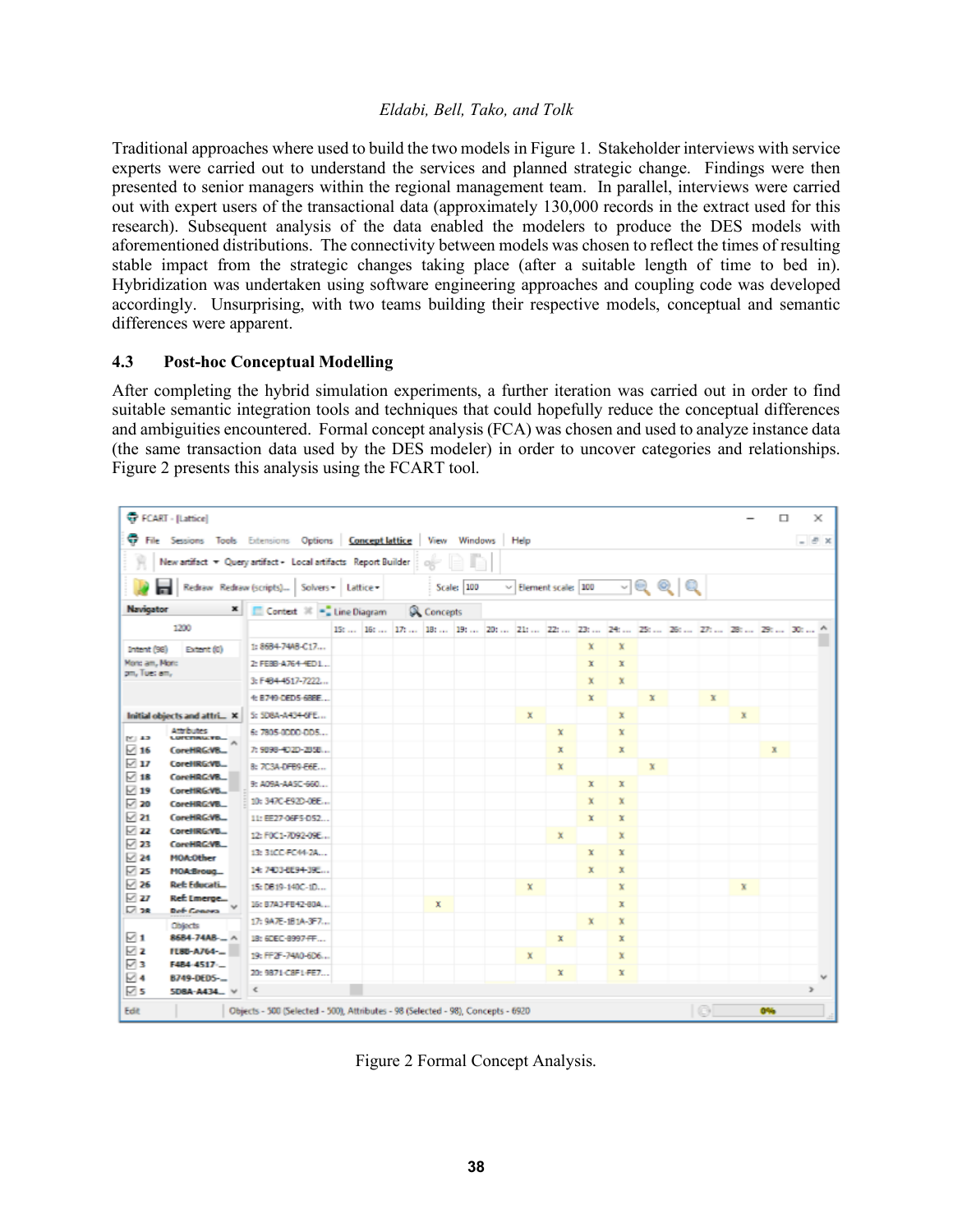After completing the FCA, concepts were used to extend the emergency care pathways using space-timeevent maps to include the new conceptual language (uncovering temporal parts of a pathway - Sider 2003 – and associated events). The basic structures of FCA are context and concept hierarchy. A context in this care being comprised of a set of Patient IDs as objects, a set of attributes, and a binary relation describing which objects include which attributes.

## **5 HS/CPS PROSPECTS AND EXAMPLE (ANDREAS TOLK)**

Cyber physical systems (CPS) are generally defined as a new generation of systems with integrated computational and physical capabilities that can interact with humans through many new modalities (Baheti and Gill 2011). Obviously, simulation plays an important role regarding the computational capabilities. These multi-modalities and the many application domains of CPS result in the use of a multitude of different modeling paradigms and heterogeneous solutions. Even if the CPS community is not identifying this composition of heterogenous simulation solutions as hybrid simulation, it de facto is one of the fastest growing application domains for hybrid simulation solutions, and as such provides an excellent use case to identify some general challenges. These challenges can be summarized in the task to provide a common foundation for supporting homogenous solutions based on the heterogenous applications of hybrid simulation approaches. The correlated topic is well known in the CPS community, but it nonetheless requires more research and attention: how to mix the continuous control elements of the physical world with digital twins or valid co-simulation representations in the computational domain? Both challenges will be addressed in the following subsections.

## **5.1 Homogeneous Solutions despite Heterogeneous Applications**

George Bernhard Shaw is usually attributed with the quote that "the English and Americans are two peoples divided by a common language." The same can be said for the applicants of hybrid modelling and simulation approaches from different scientific disciplines. This underlying problem has been described in a recent study in which Chen and Crilly (2016) evaluated commonality of issues between practitioners in the field of synthetic biology and swarm robotics and showed that these practitioners shared more complexity related issues between each other than they did with colleagues in their original domain. Nonetheless, the sharing of information and reuse of solutions was hindered by the different terms and concepts used to describe them within their home domain. CPS are used in many different domains. They contribute to the Internet of Things as much as to the Industry 4.0 efforts. CPS are parts of smart cities, smart houses, smarter cars, and more. And although they may use the same methods and paradigms to address a problem, they may not be able to know it, as the language and concepts of the hosting disciplines are simply too different, as the example of Chen and Crilly demonstrates. Furthermore, in an expert discussion during the Spring Simulation Multi-Conference 2018 (Tolk et al. 2018), the need for a common formalism to express the computational capabilities with focus on hybrid simulation was addressed by several of the participating experts. Hybrid simulation addresses more possible combination, as exemplified by Traore's contribution to Tolk et al. (2018) that is captured in the following figure.

The various formalisms shown in this figure are dealing with discrete solutions, continuous simulations, operational research solutions, and functionality provided by physical capabilities of devices. It shows applicable methods on the levels of conceptualization, specification, and implementation can be combined in CPS solutions, which in addition have to be tagged with terms provided in the commonly accepted glossary.

We are therefore faced with a multitude of terms and definitions applicable in various contexts of a huge diversity of formalisms and modeling and simulation approaches. A common glossary of terms, maybe even a common ontology being able to express more logical constraints and connections, will be needed in addition to tap a common formal representation. Furthermore, the clear definition of the formalisms used is needed to be captured. The resulting recommendations for the user of hybrid modelling and simulations can be summarized as follows: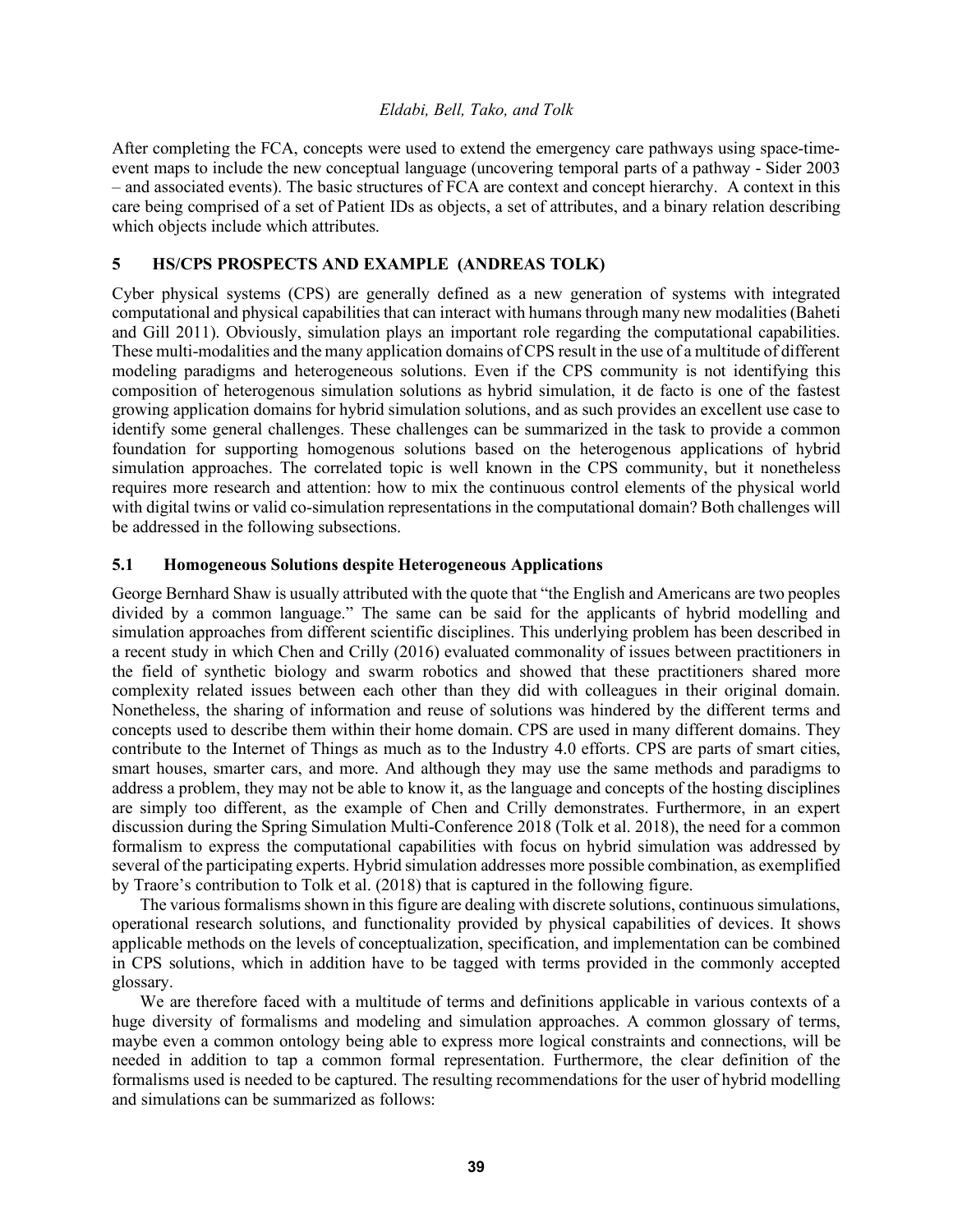| <b>Concepts</b>             | DEVS, Petri                               | ODE, PDE,                            | OR methods, AI                              |                                        |  |  |  |  |  |
|-----------------------------|-------------------------------------------|--------------------------------------|---------------------------------------------|----------------------------------------|--|--|--|--|--|
| <i>(formalisms)</i>         | Net, Multi-                               | System                               | methods                                     |                                        |  |  |  |  |  |
|                             | $A$ gents                                 | Dynamics                             |                                             |                                        |  |  |  |  |  |
|                             | Discrete                                  | Continuous                           |                                             |                                        |  |  |  |  |  |
| <b>Specifications</b>       | simulation                                | simulation                           | Algorithms                                  |                                        |  |  |  |  |  |
| ( <i>models</i> )           | models                                    | models                               | (Alg)                                       |                                        |  |  |  |  |  |
|                             | (DisM)                                    | (ContM)                              |                                             |                                        |  |  |  |  |  |
| <i><b>Operations</b></i>    | Simulators                                | $\overline{\phantom{a}}$ Integrators | Solvers-                                    | Physical devices                       |  |  |  |  |  |
| <i>(engines)</i>            | (Sim)                                     | (Int)                                | (Sol)                                       | (Phy)                                  |  |  |  |  |  |
|                             | (M&S world (SimW)                         |                                      |                                             |                                        |  |  |  |  |  |
| Computational world (CompW) |                                           |                                      |                                             |                                        |  |  |  |  |  |
|                             | DEVS: Discrete Event System Specification |                                      | <b>ODE:</b> Ordinary Differential Equations |                                        |  |  |  |  |  |
|                             | PDE: Partial Differential Equations       | OR:                                  | <b>Operation Research</b>                   |                                        |  |  |  |  |  |
| AI:                         | Artificial Intelligence                   |                                      |                                             | often referred to as hybrid simulation |  |  |  |  |  |

Figure 4 Spectrum of Hybrid Simulation in CPS.

----: often referred to as combined simulation

1. Create at least a clear glossary that defines the terms used in your study. Each terms used to tag an entity, a property, a process, an attribute, or a state needs to be defined in this glossary. If possible, additional logical constraints needs to be captured, preferably in machine readable form, which leads to an ontology.

 $---:$  CPS

- 2. The used formalisms to capture concepts, specifications, and operations for discrete, continuous, operations research, and physical capabilities need to be documented in detail.
- 3. The interconnection and mapping points of these formalism need to be documented with particular detail to support validation of such compositions.

Theoretical mathematics provide several good approaches. The use of model theory has already been proven to be valuable in evaluating the consistent representation of truth as a requirement for composability in heterogenous modeling environments (Diallo et al. 2014) and is likely to be applicable as a unifying approach supporting validation of hybrid approaches as well. The second subsection presents more specific contribution of mathematics, hybrid automata.

## **5.2 Integrating Continuous Physical Elements and Digital Computational Elements**

Lee (2006) proposed the use of hybrid automata to represent CPS for simulation-based approaches, as they combine finite state machines with ordinary differential equations (ODE), both powerful concepts used in physics modeling. Extending the ideas of Henzinger (1996) and Alur et al. (2000), these hybrid automata have non-deterministic finite states, where each states can be described by an ODE. The work originally was developed as a mathematical model to address digital computational process within continuous environments. As such, Lee was able to show their applicability to represent the computational and physical capabilities of CPS accordingly, providing a common mathematical foundation.

A hybrid automata can best be described as a directed graph in which the vertices or nodes are called control states, and the edges are the switches between the control states. Each status has three predicates that work on the variables describing the discrete and continuous values of interest. Overall, up to *n* variables are observed, with *n* also being called the dimension of the automaton, formally written as a vector  $X = [x_1, x_2, \ldots, x_n]$ . In some publications, the discrete variables and continuous variables are captured in separate vectors, as the continuous variables need to be solved differently, namely using ODE. The three predicates capture the initial, invariant, and flow conditions with free variables from all variables with the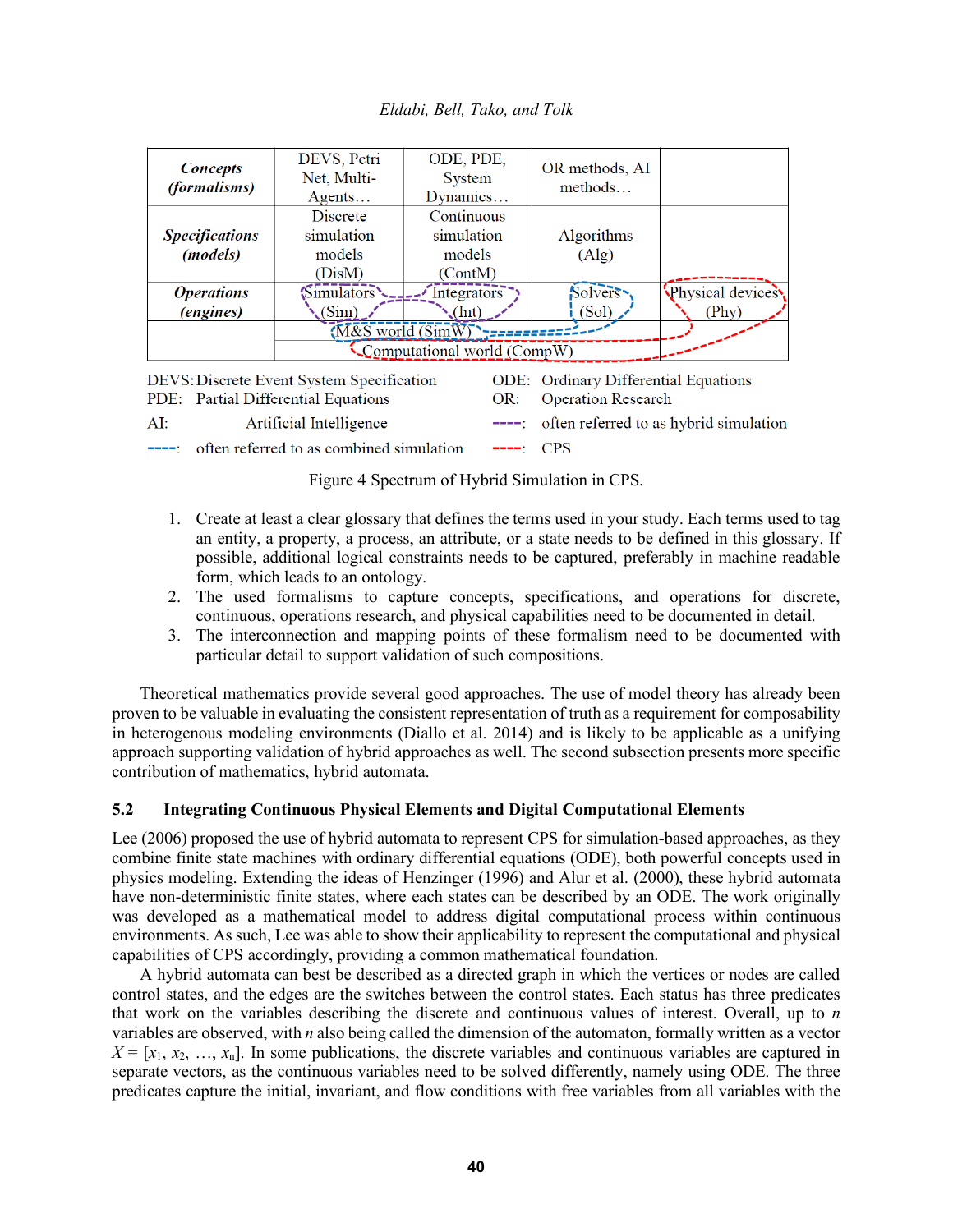exception of the flow condition which only uses the continuous variables. The events that trigger the change of states are based on the predicates of the nodes they are connecting, which is often referred as the jump condition of states. This formalism allows to describe the state a CPS is in, and which are possible following states, using a common representation. The following figure shows a thermostat as an example.



Figure 5 Example of a Heater.

In this example, the only variable is the temperature of the room. Initially, it is 70 degrees. The heater control can be *Off* or *On*, and initially it is off. The jump conditions to change from off to on is a temperature under 69 degrees. The jump condition from on to off is a temperature above 72 degrees. The first line in the nodes describes the flow condition to trigger the event, how fast the temperature changes, the second the invariant condition, the current temperature itself. The change from on to off is triggered when the temperature rises too quickly, or when it is hotter than 75 degrees.

This simple example demonstrates the main ideas and already allows to construct more complex system representations. Henzinger (1996) introduced many additional ideas, including the use of labels, compositions, feedback loops, all contributing to a powerful formalism that is understandable for humans, but also machine readable. Only recently, these ideas were modified and extended by Mustafiz et al. (2016) in their work on the modular design of hybrid languages. They do not only address the need for support of discrete and continuous methods, they explicitly mention the general challenge of encompassing multiple levels of abstraction and combining different formalisms, often not expressible in any single existing formalisms. They also address the challenge that the different supporting communities may use different terms to address the same phenomenon, or use the same term to describe different phenomena in their domains. Therefore, they conclude that the creation of new hybrid languages specifically tailored for such supported domains involves not only composition of the syntax but also the semantics. They introduce the idea of Hybrid Timed Finite State Automata (TSFA) – extending the ideas of hybrid automata – and used causal block diagrams for the synchronization and orchestration of process execution. This combination of formalisms from discrete and continuous approaches on various abstraction levels shall ultimately allow the description of ever more complex CPS and allow their simulation in a consistent and comparable form, using the approaches of the CPS community as the basis for their hybrid languages.

In summary of this section, CPS are a growing application field for hybrid modeling and simulation. As already observed by Mustafiz et al. (2016), the reason for such interest is that "the engineering of a complex CPS involves the creation and simulation of hybrid models often encompassing multiple levels of abstraction and combining different formalisms, often not expressible in any single existing formalisms." In this section, we addressed the need for a hybrid formalism able to include methods from discrete, continuous, operations research, and physical aspects of a CPS on the conceptual level to allow for the consistent implementation of all contribution capability specification. This requires not only a common formal approach, but also a common glossary unambiguously defining all terms used to interpret the formal representation. As discussed in Mustafee et al. (2017), "hybrid M&S results from using two or more components of different M&S categories to generate something new, that combines the characteristics of these components into something more useful for the underlying M&S effort to be supported that are composable under the constraints of this effort." CPS are an application domain that require this new approach, as they are literally composed of the many domains addressed by hybrid efforts being the topic of this tutorial. The interested scholar may refer to Mittal and Tolk (2019), which provides an in-depth study of the topic of hybrid M&S, complexity, and CPS.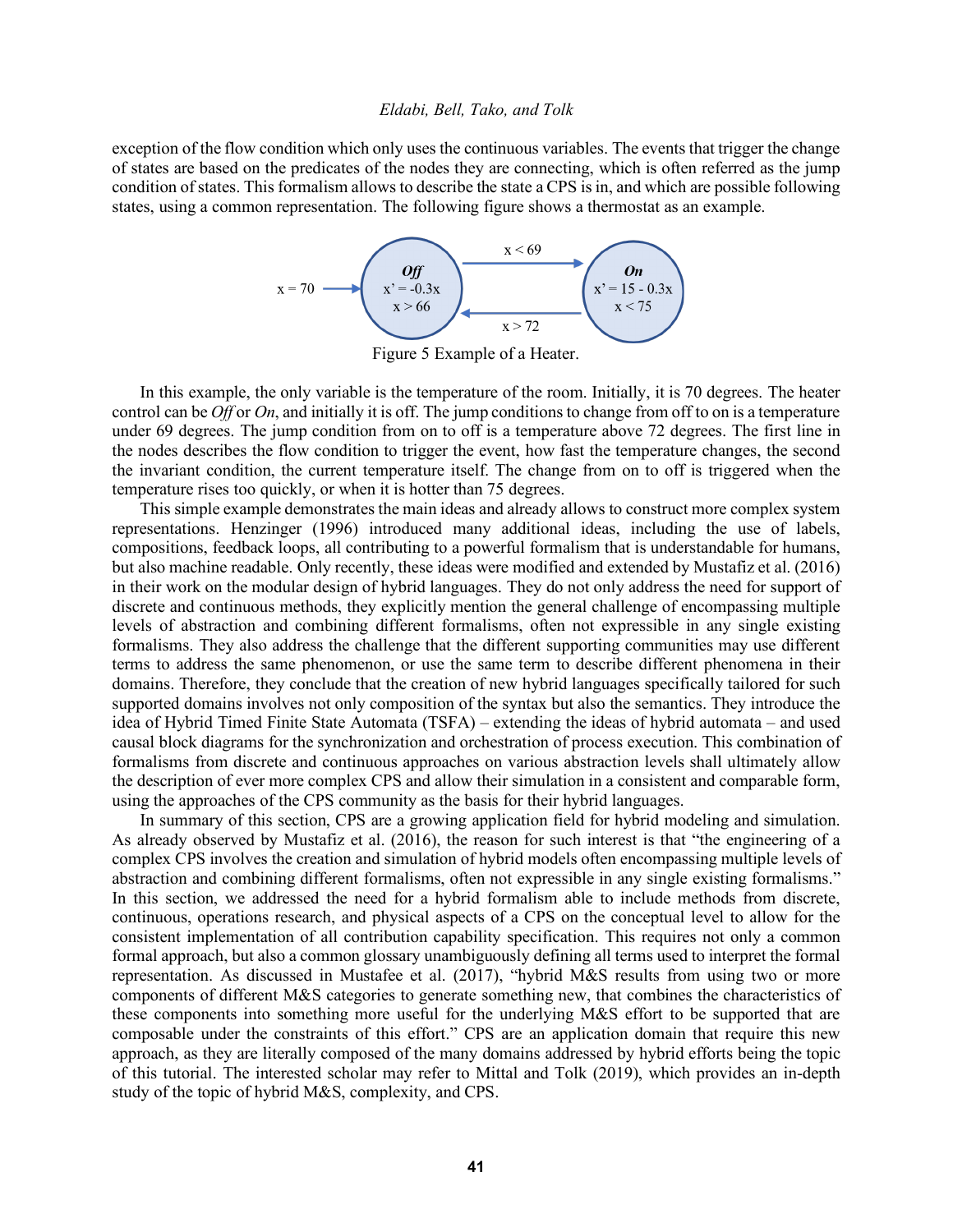## **6 CONCLUSIONS**

This paper focusses on Hybrid Simulation as a rising topic with many potentials and yet many challenges. The paper attempts to tackle four elements within the grand Hybrid Simulation domain in order to contribute to the practice of Hybrid Simulation by providing some guiding steps. The first element proposes a high level framework for developing simulation models, in terms of deciding whether to hybridize and some guiding steps to follow. The second element looks at facilitative Hybrid Simulation as a process that encourages plurality of opinions and the achievement of consensus among the stakeholders groups involved. The process enables the individual stakeholders to express their individual viewpoints and agendas freely at workshops, so that the group can reach commonly agreed models. It requires group processes, including open discussions, reflection points, voting if necessary, etc that make it possible for a group of stakeholders to be involved. Therefore, any conflicting opinions arising can be resolved within the workshops. Both the process and the resulting outputs are transparent to the group of stakeholders involved. The third element provides an effective method for conceptual model validation, prior to distinct streams of Hybrid Simulation model building and coupling. When comparing the conceptual language between the earlier project teams and this later semantic analysis, a substantial number of new concepts were uncovered. The fourth element looks at a fast rising category that goes beyond the realm of modelling as a cyber space and presents theories related to developing links between the physical world and the cyber models.

### **ACKNOWLEDGEMENTS**

The authors would like to thank Nurul Saleh for her Formal Concept Analysis technical work that supported this tutorial.

#### **REFERENCES**

- Alur, R., T. A. Henzinger, G. Lafferriere, and G. J. Pappas. 2000. "Discrete Abstractions of Hybrid Systems". *Proceedings of the IEEE* 88(7): 971-984.
- Andersen, D. F. and G.P. Richardson. 1997. "Scripts for Group Model Building". *System Dynamics Review* 13(2): 107-129.

Baheti, R. and H. Gill. 2011. "Cyber-Physical Systems". *The Impact of Control Technology* 12(1): 161-166.

- Chahal, K. and Eldabi, T. 2008. "Applicability of Hybrid Simulation to Different Modes of Governance in UK Healthcare". *In Proceedings of the 2008 Winter simulation conference*, December 7th – 10th, Miami, USA 1478–1483
- Chen, C. C. and N. Crilly, N. 2016. "Describing Complex Design Practices with a Cross-Domain Framework: Learning from Synthetic Biology and Swarm Robotics". *Research in Engineering Design* 27 (3): 291-305.
- Chu, T. Q., A. Drogoul, A. Boucher, and J. D. Jucker. 2012. "Towards a Methodology for the Participatory Design of Agent-Based Models" In *Principles and Practice of Multi-Agent Systems*, Edited by, N. Desai, A. Liu, M. Winikoff. Lecture Notes in Computer Science, vol 7057. Springer, Berlin, Heidelberg.
- Diallo, S. Y., J. J. Padilla, R. Gore, H. Herencia-Zapana, and A. Tolk. 2014. "Toward A Formalism of Modeling and Simulation using Model Theory". *Complexity* 19(3): 56-63.

Eden, C. and K. J. Radford. 1990. *Tackling Strategic Problems: The Role of Group Decision Support*, London: Sage Publications,.

- Fakhimi, M., L.K. Stergioulas, N. Mustafee. 2015. "An Investigation of Hybrid Simulation for Modeling Sustainability in Healthcare". *In Proceedings of the 2015 Winter Simulation Conference*, December 6<sup>th</sup> – 9<sup>th</sup>, Huntington Beach, USA 1585– 1596.
- Franco, L.A. and G. Montibeller. 2010. "Facilitated Modelling in Operational Research." *European Journal of Operational Research* 205(3): 489-500.
- Gao, A., N. D., N. Osgood, W. An, R. F. Dyck. 2014. "A Tripartite Hybrid Model Architecture for Investigating Health and Cost Impacts and Intervention Tradeoffs for Diabetic End-Stage Renal Disease". *In Proceedings of the 2014 Winter Simulation Conference*, December  $7<sup>th</sup> - 10<sup>th</sup>$ , Savannah, USA.
- Henzinger, T. 1996. "The Theory of Hybrid Automata". In *Proceedings of the 11th Annual IEEE Symposium on Logic in Computer Science*, July  $27<sup>th</sup> - 30<sup>th</sup>$ , New Jersey, USA  $278-292$ .
- Hovmand, P. S., D. F. Andersen, E. A. J. A. Rouwette, G. P. Richardson, K. Rux, and A. Calhoun. 2012. "Group Model-Building 'Scripts' as a Collaborative Planning Tool". *Systems Research and Behavioral Science*, 29(2): 179-193.
- Kotiadis, K. and A. A. Tako. 2018. "Facilitated Post-Model Coding in Discrete Event Simulation (DES): A Case Study in Healthcare". *European Journal of Operational Research*, 266 (3): 1120-1133.
- Lane, D., E. Husemann, D. Holland, A. Khaled. 2019. "Understanding Foodborne Transmission Mechanisms for Norovirus: a Study for the UK's Food Standards Agency". *European Journal of Operational Research*, 275(2): 721-736.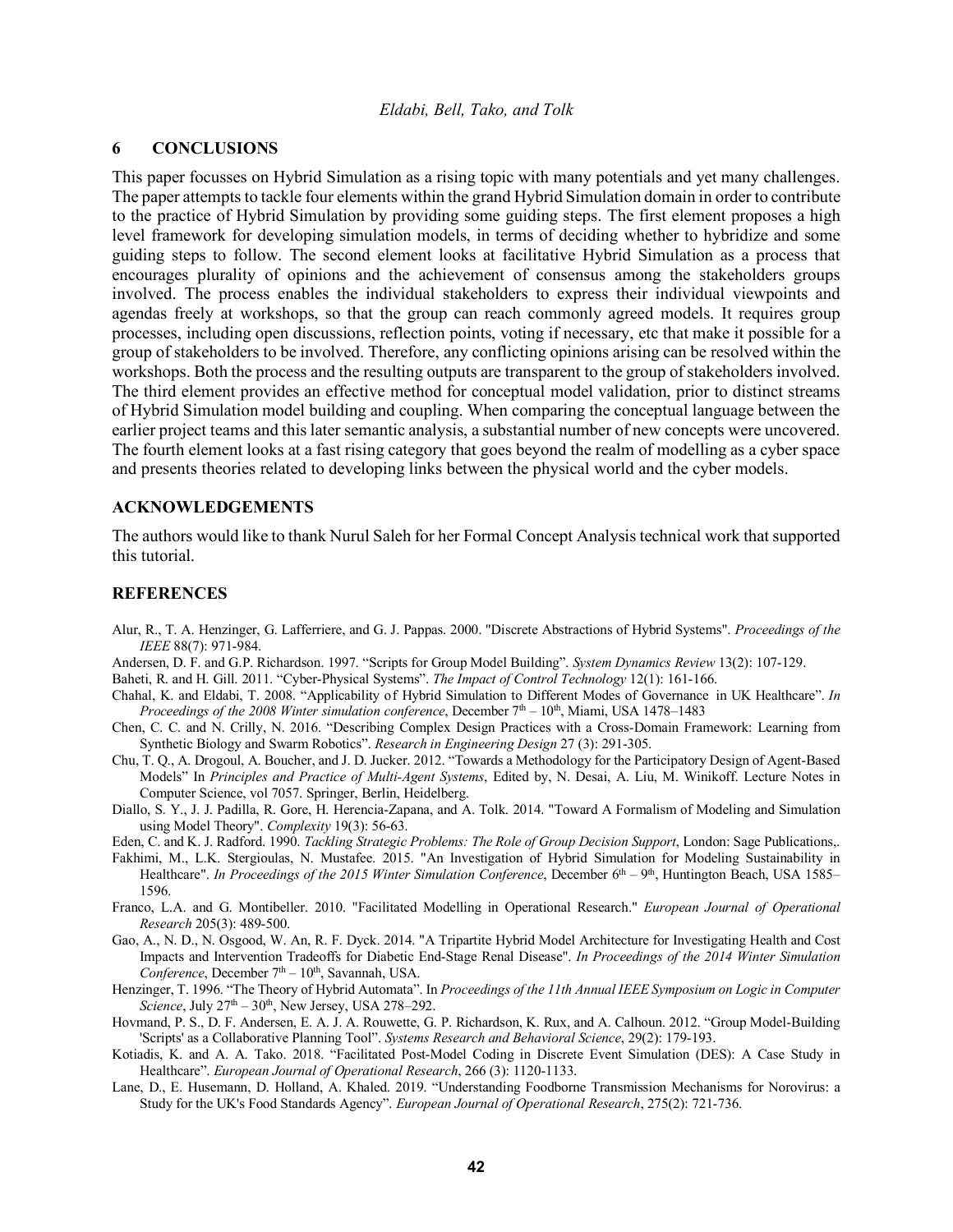- Lee, E. A. .2006. "Cyber-Physical Systems-Are Computing Foundations Adequate?". *In NSF Workshop On Cyber-Physical Systems: Research Motivation, Techniques and Roadmap* (Vol. 2); National Science Foundation: Washington, DC.
- Mittal, S., and A. Tolk. 2019. *Complexity Challenges in Cyber Physical Systems: Using Modeling and Simulation (M&S) to Support Intelligence, Adaptation and Autonomy* NJ: John Wiley and Sons, Inc.
- Mustafee, N., Brailsford, S., Djanatliev, A., Eldabi, T., Kunc, M. and A. Tolk. 2017. "Purpose And Benefits of Hybrid Simulation: Contributing to the Convergence of its Definition." *In proceedings of the 2017 Winter Simulation Conference*. December 3rd – 6th Las Vegas, USA 1637-1645.
- Mustafiz, S., C. Gomes, B. Barroca, and H. Vangheluwe. 2016. "Modular Design Of Hybrid Languages by Explicit Modeling of Semantic Adaptation". *In Proceedings of the Symposium on Theory of Modeling & Simulation*, April 3<sup>rd</sup> – 6<sup>th</sup> Pasadena, USA 29-36.
- Onggo, B. S. 2014. "Elements of a Hybrid Simulation Model: A Case Study of the Blood Supply Chain in Low- and Middleincome Countries". In Proceedings of the 2014 Winter Simulation Conference, December 7<sup>th</sup> – 10<sup>th</sup>, Savannah, USA 1597– 1607.
- Powell, J. H. and N. Mustafee. 2017." Widening Requirements Capture with Soft Methods: an Investigation of Hybrid M&S Studies In Health Care*". Journal of the Operational Research Society* 68(10): 1211.
- Proudlove, N. C., S. Bisogno, B. S. S. Onggo, A. Calabrese, and N. Levialdi Ghiron. 2017. "Towards Fully-Facilitated Discrete Event Simulation Modelling: Addressing the Model Coding Stage". *European Journal of Operational Research*, 263(2): 583- 595.
- Raghothama, J., H. Hanchi and S. Meijer. 2017. "Hybrid, Composable Approach to Simulations in Healthcare Operations and Management". *In proceedings of the 2017 Winter Simulation Conference*, December 3<sup>rd</sup> – 6<sup>th</sup> Las Vegas, 4449–4449.
- Robinson, S., C. Worthington, N. Burgess, and Z. J. Radnor. 2014. "Facilitated Modelling with Discrete-Event Simulation: Reality or Myth?". *European Journal of Operational Research*, 234(1): 231–240.
- Rouwette, E. A. J. A., J. A. M. Vennix, and C. M. Thijssen. 2000. "Group Model Building: a Decision Room Approach". *Simulation And Gaming*, 31(3): 359–379.
- Scriptapedia, 2012. In Wikibooks. https://en.wikibooks.org/wiki/Scriptapedia, accessed 14.5.2019.
- Sider, T. 2001. *Four-Dimensionalism: An ontology of Persistence and Time".* Oxford University Press on Demand.
- Tako A. A. and K. Kotiadis. 2015. "PartiSim: A Framework for Participative Simulation Modelling". *European Journal of Operational Research*, 244 (2): 555–564.
- Tako, A. A., and K. Kotiadis. 2012. "Facilitated Conceptual Modelling: Practical Issues and Reflections". *In Proceedings of the 2012 Winter Simulation Conference* December 9th – 12th, Berlin, Germany 1-12.
- Tolk, A., S. Mittal, and E. H. Page. 2018. "Hybrid Simulation: Frameworks, Methods, and Foundations with Focus on Cyber Physical Systems." *MITRE Technical Report MTR180341*, McLean, Virginia: The MITRE Corporation.
- Tolk, A., F., A. Barros, A. D'Ambrogio, P. J. Rajhans, S. S. Mosterman, M. K. Shetty, H. Traore, L. Vangheluwe,and L. Yilmaz. 2018. "Hybrid Simulation for Cyber Physical Systems: A Panel on Where Are We Going Regarding Complexity, Intelligence, and Adaptability of CPS Using Simulation". In *Proceedings of the Symposium on M&S of Complexity in Intelligent, Adaptive*  and Autonomous Systems. April 15t – 18<sup>th</sup>, Baltimore, USA.
- Vennix, J. A. M. 1996. *Group Model-building: Facilitating Team Learning Using System Dynamics*. Chichester, Wiley.
- Viana, J. 2014. "Reflections on Two Approaches to Hybrid Simulation in Healthcare*". In Proceedings of the 2014 Winter Simulation Conference*, December  $7<sup>th</sup> - 10<sup>th</sup>$ , Savannah, USA 1585–1596.
- Zulkepli, J., and T. Eldabi. 2015. "Towards a Framework for Conceptual Model Hybridization in Healthcare". In *Proceedings of the 2015 Winter Simulation Conference*, December  $6<sup>th</sup> - 9<sup>th</sup>$ , Huntington Beach, USA 1597-1608.

#### **AUTHOR BIOGRAPHIES**

**TILLAL ELDABI** is a senior lecturer at University of Surrey. He has B.Sc.in Econometrics and M.Sc. and Ph.D. in Simulation Modeling in Healthcare. His research is into aspects of healthcare modeling and simulation. He developed a models support health economists and clinicians to decide on best treatment programs. He has published widely in the field of modeling in healthcare and edited a number of special issues in related journals. His email address is t.eldabi@surrey.ac.uk, and his home page is https://www.surrey.ac.uk/people/tillal-eldabi .

**ANTUELA A. TAKO** is is a Reader in Operational Research at the School of Business and Economics, Loughborough University. She holds a PhD in Simulation and an MSc in Management Science and Operational Research from the University of Warwick. Her research interests include the comparison of simulation approaches (discrete-event simulation and system dynamics), facilitated and participative simulation modelling, conceptual modelling and health care modelling. She is Associate Editor of the Journal of the Operational Research Society and of the Journal of Simulation. Her email address is a.a.takou@lboro.ac.uk and her webpage is http://www.lboro.ac.uk/departments/sbe/staff/anthi-antuela-tako/.

**DAVID BELL** is a Reader in Computer Science at Brunel University London. He also holds a PhD in Computer Science from